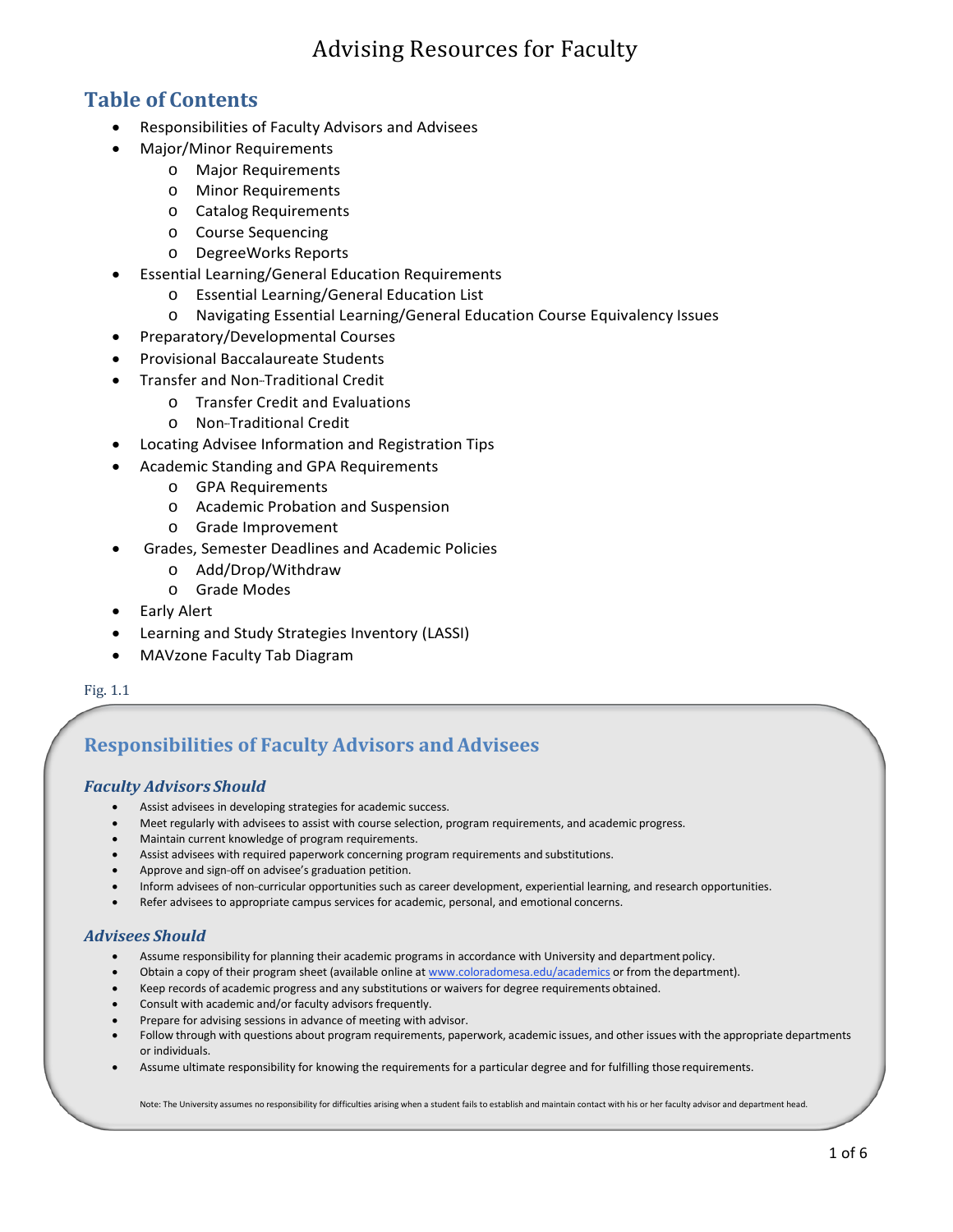Many of the resources described below can be accessed through the Faculty Tab in MAVzone. On the last page of this document, there is a diagram of the Faculty Tab (Fig. 1.2). Throughout this document there are numbers in *red font referencing links within the Faculty Tab that appear within the Faculty Tab diagram.*

## **Major/Minor Requirements**

## **Major Requirements**

- Program Sheets (1) outline the academic requirements of a degree or certificate program. A program sheet functions as a contract between the student, department, and Registrar.
- Credit hour requirements for a baccalaureate degree include:
	- A minimum of 120 semester/credit hours with 30 of the last 60 hours of credit at CMU, with at least 15 semester hours in major discipline courses numbered 300 or higher.
	- o A minimum of 40 hours of upper-division (300-400 level) credits for BA, BFA, BS, and BBA degrees, of which a minimum of 15 of the 40 must be major courses completed at CMU;
	- o A minimum of 33 upper-division hours for BAS degrees, of which 15 hours must be completed at CMU.
- To receive an associate degree students must complete a minimum of 15 of the final 30 semester hours of credit at Colorado Mesa University.

#### **Minor Requirements**

- Minors are optional programs of study can only be awarded in conjunction with a baccalaureate degree.
- At least 33% of the minor must be upper-division courses and at least 25% of the classes must be taken at CMU.
- A minimum average GPA of 2.00 is required in coursework used towards a minor.

## **Catalog Requirements** (2)

- Students can choose to follow a degree program listed in a catalog starting from the year they werefirst admitted provided they have been "continuously enrolled." Students are considered "continuously enrolled" if there is not an interruption in enrollment of more than one semester at any given time (excluding summer). The student must remain "continuously enrolled" until graduation and that the degree, emphasis, or certificate area is still accepting students into the program.
- Students must follow the CMU graduation requirements from the catalog of the same academic year as the program sheet for the declared major; including minor requirements.
- Students who complete the Transfer to Baccalaureate process are re-admitted, in a sense, from an associate degree to a baccalaureate degree and therefore cannot use a catalog year prior to this re-admission date without the approval of the department.

#### **Course Sequencing**

- The last page of the Program Sheet is the Suggested Course Sequencing page and provides a guide on course pacing. The Two-Year Planning Calendar  $(3)$  lists the semesters in which the courses are scheduled to be offered. Course prerequisites are listed in the catalog under Course Descriptions (4).
- Course substitutions and waivers for major requirements are subject to department approval and must be submitted by the department to the Registrar's Office. Substitution/waiver forms are available inthe Registrar's Office and can be found in MAVzone under Registrar's Office Forms (5).

#### **DegreeWorks Reports**

• DegreeWorks Reports (6) can be used for evaluating student program requirements. Contact the Registrar's Office or your Department Head for further guidance on using DegreeWorks. Substitutions or waivers will reflect in DegreeWorks once the paperwork is approved and processed.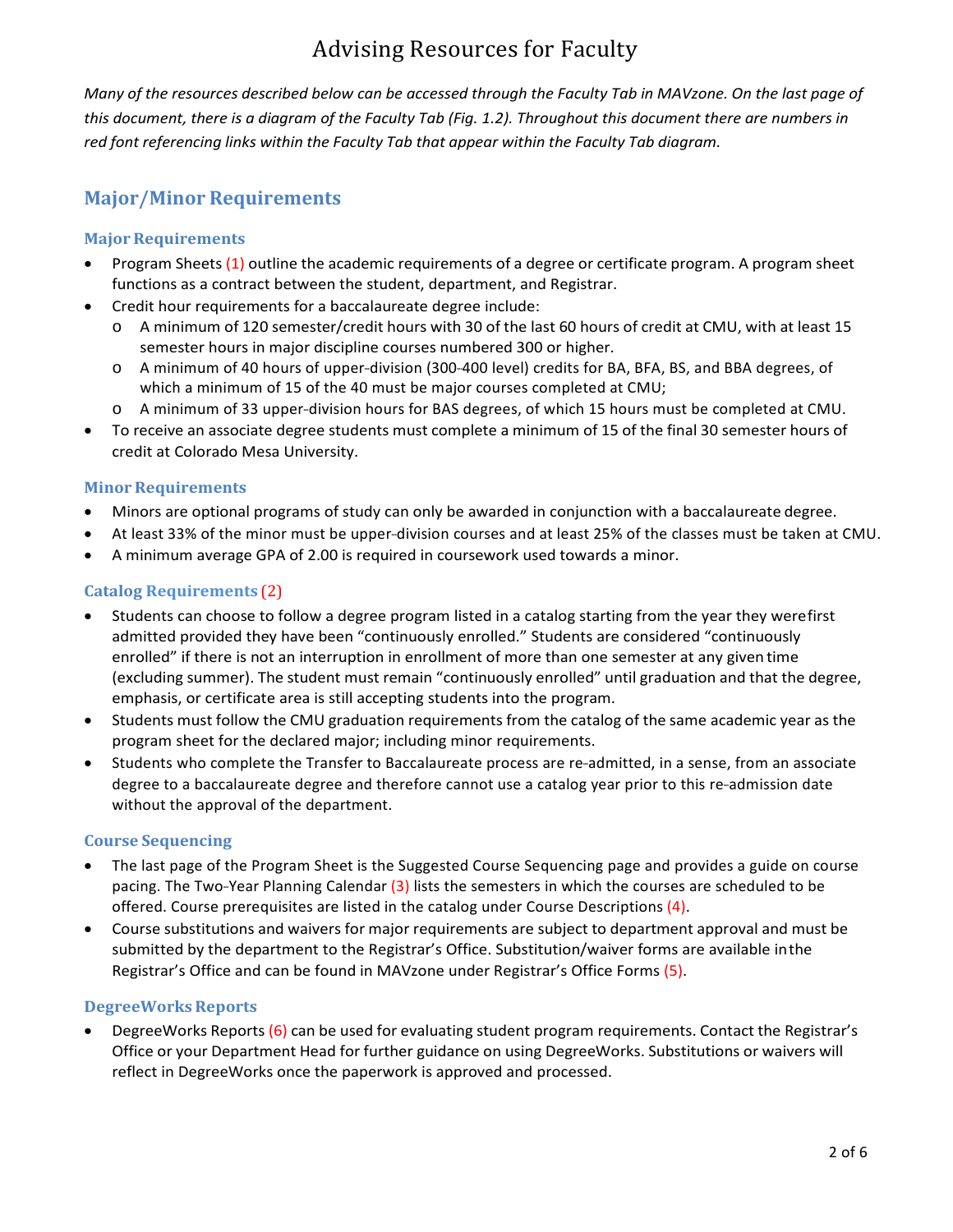## **Essential Learning/General EducationRequirements**

## **Essential Learning/General EducationList**

- The Essential Learning/General Education List  $(7)$  is available online, in the catalog, or through the Advising Center. It lists the state-approved course options that fulfill the Essential Learning/General Education requirements and those that are approved for gtPathways (a statewide guaranteed transfer program for Essential Learning/General Education courses). Departments may mandate specific Essential Learning/General Education courses for a program, so students should always reference their program sheet when making course selections.
- The current list of Essential Learning/General Education courses can always be used by any "continuously enrolled" student.

## **Navigating Essential Learning/General Education Course Equivalency Issues**

- Prior courses that were taken for Essential Learning/General Education credit at CMU, and are no longer offered, can only be used with the permission of Academic Affairs; contact the Assistant VP of Academic Affairs for more information.
- Questions regarding quarter credits can be addressed by the Assistant VP of Academic Affairs.
- DegreeWorks (6) can also be used for evaluating Essential Learning/General Educationrequirements, particularly transfer Essential Learning/General Education courses, or when evaluating a program under an older catalog term.
- Transfer equivalencies for Essential Learning/General Education courses will be indicated in the Course Title column on a student's transcript or in DegreeWorks (6). For questions about the Essential Learning/General Education transfer equivalencies or how the credits would meet graduation requirements contactthe Registrar's Office.
- Credits accepted prior to the 2015-16 catalog year will be listed as General Education and appear on the transcript as GE followed by a code indicating the General Education category the course fulfills. General Education course equivalencies are indicated in DegreeWorks (6). For questions about transfer credits contact the Registrar's Office.

## **Preparatory/Developmental Courses**

- Students who do not provide ACT or SAT test scores that meet the state-mandated cut score requirements in the areas of English, Math, or Reading must complete ACCUPLACER assessment testing prior to registering for courses. More information can be found on the Testing Center's website (8).
- Students whose ACCUPLACER assessment scores fall below college-level will be referred to take either preparatory courses prior to certain college-level courses or will be referred to take studio courses along with their college-level courses. Developmental course numbers are below the 100 level: 090, 091, and 092.
- Placement levels, developmental course descriptions, and the course progression of developmental courses can be found in the catalog. For a copy of the Placement Cut-Score Matrix contact the Advising Center.
- Financial Aid will only pay for developmental coursework within the first calendar year ofenrollment. Therefore, it is highly recommended that students complete their developmental coursework within their first few semesters.

## **Provisional Baccalaureate Students**

• Students admitted through the Provisional Baccalaureate (PB) degree program fall just below theCCHE index requirement for admission to a Bachelor's degree. PB students must meet with an Academic Coach each semester to have the PB hold removed prior to registration, regardless of whether they have met with a faculty advisor. Beginning summer 2013 all new PB students will no longer work with the Advising Center, instead they will be required to meet regularly with coaches in the Office of Student Success.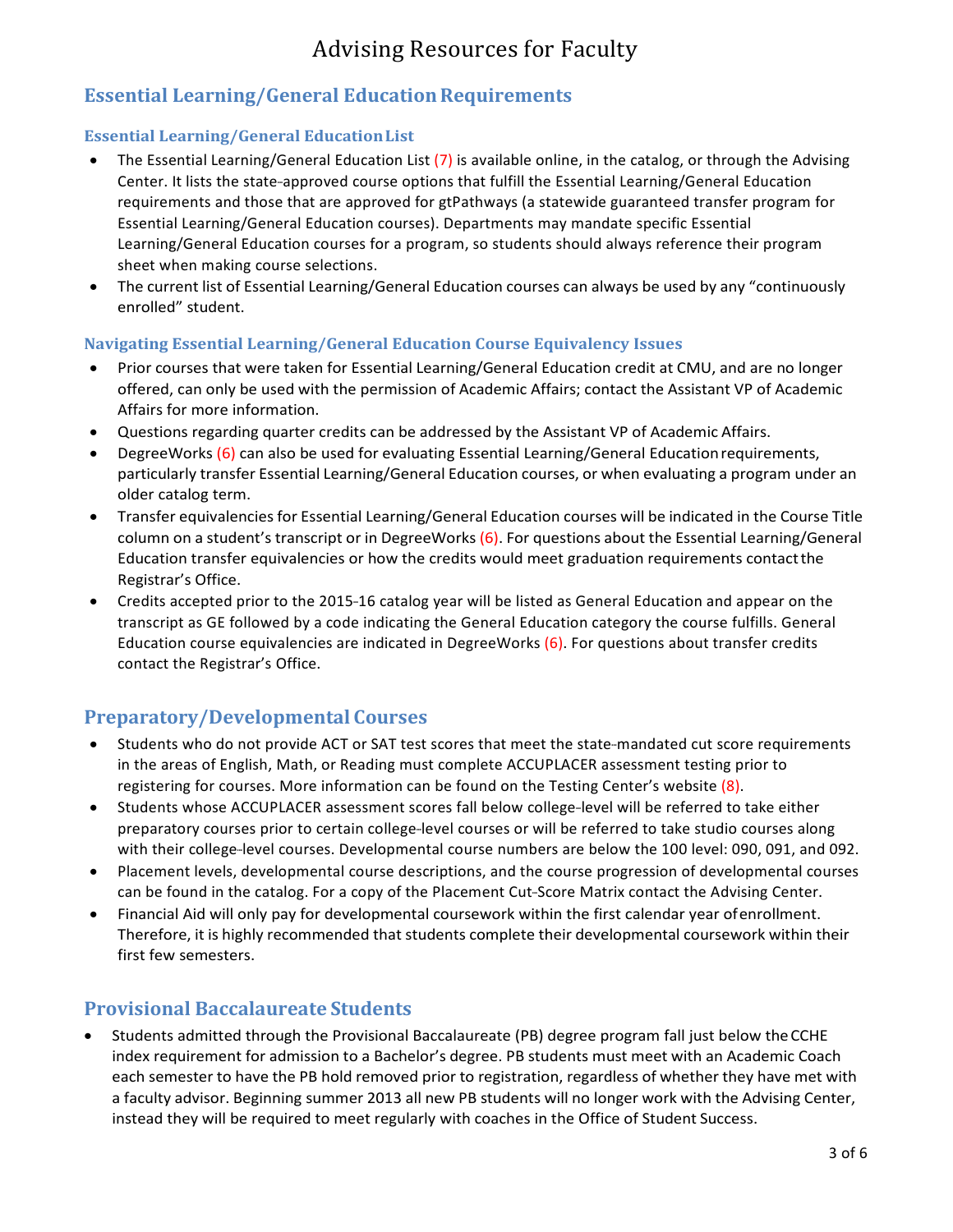## **Transfer and Non---Traditional Credit**

## **Transfer Credit andEvaluations**

- Transfer evaluations are processed by the Registrar' Office. For information about transfer policies, non-traditional credits (AP, CLEP, DANTES, IB, etc.), and military credits visit the Transfer Evaluations (9) page or contact the Transfer Manager in the Registrar's Office.
- Transfer equivalencies for Essential Learning/General Education courses will be indicated in the Course Title column on a student's transcript or in DegreeWorks (6).
- Transfer courses listed on the CMU transcript follow the CMU course naming format. Courses that do not have an exact equivalent at CMU include the department prefix and a course number thatindicates whether it is a lower or upper division course.
- If a student has received a prior Associate of Art (AA) or Associate of Science (AS) (NOT an AAS degree) the Essential Learning/General Education requirements will be waived, unless the degree requiresspecific Essential Learning/General Education requirements. The student will still need to complete theEssential Learning/General Education Capstone and Wellness requirements as listed on their program sheet.
- If a student has received a prior Bachelor's degree the Essential Learning/General Education requirements, Wellness, and Essential Learning/General Education Capstone requirements will be waived.

## **Non-Traditional Credit**

- Grades for non-traditional credit appear as a "P" on the transcript, indicating a passing grade.
- The Testing Center  $(8)$  offers CLEP and DANTES exams that can be used to earn non-traditional credit. A list of exams accepted by CMU can be found on their website.
- Veterans can receive military credit for their training. More information can be found in Facts for Veterans (10) Publication.
- Many veterans must follow strict scheduling requirements in order to receive their VA benefits depending on the program they are using. Veterans should work closely with the Veteran's Education Benefitsand Services Coordinator in the Registrar's Office to ensure that they are meeting these requirements.

## **Locating Advisee Information and RegistrationTips**

- The Advisee List (11) in MAVzone can be used to view a list of advisees as well as the contact information, holds, test scores, transcripts, and degree evaluations for each advisee. Advisee records can alsobe accessed individually using the various Advising Tools (12).
- The Registration Holds List (13) in MAVzone lists holds, explains the action required to lift holds, and provides the contact information of the department issuing the hold.
- The Registrar's Office Forms (5) in MAVzone can be used to find many forms, including: Change of Schedule, Course Substitution/Waiver, and Credit for Prior Learning, Independent Study, etc.
- The Schedule Tips (14) in MAVzone provides tools to aid in student schedule planning.

## **Academic Standing and GPA Requirements** (15)

#### **GPA Requirements**

- The minimum GPA for graduation in any program is 2.00, per the "GPA Minimum" section of the catalog.
- Many programs require a minimum GPA or have minimum grade requirements for major courses. Program specific GPA requirements can be found on Program Sheets and program application materials.
- Academic standing is determined by the cumulative GPA. See the "GPA Minimum" section of the catalog for the minimum GPA scale.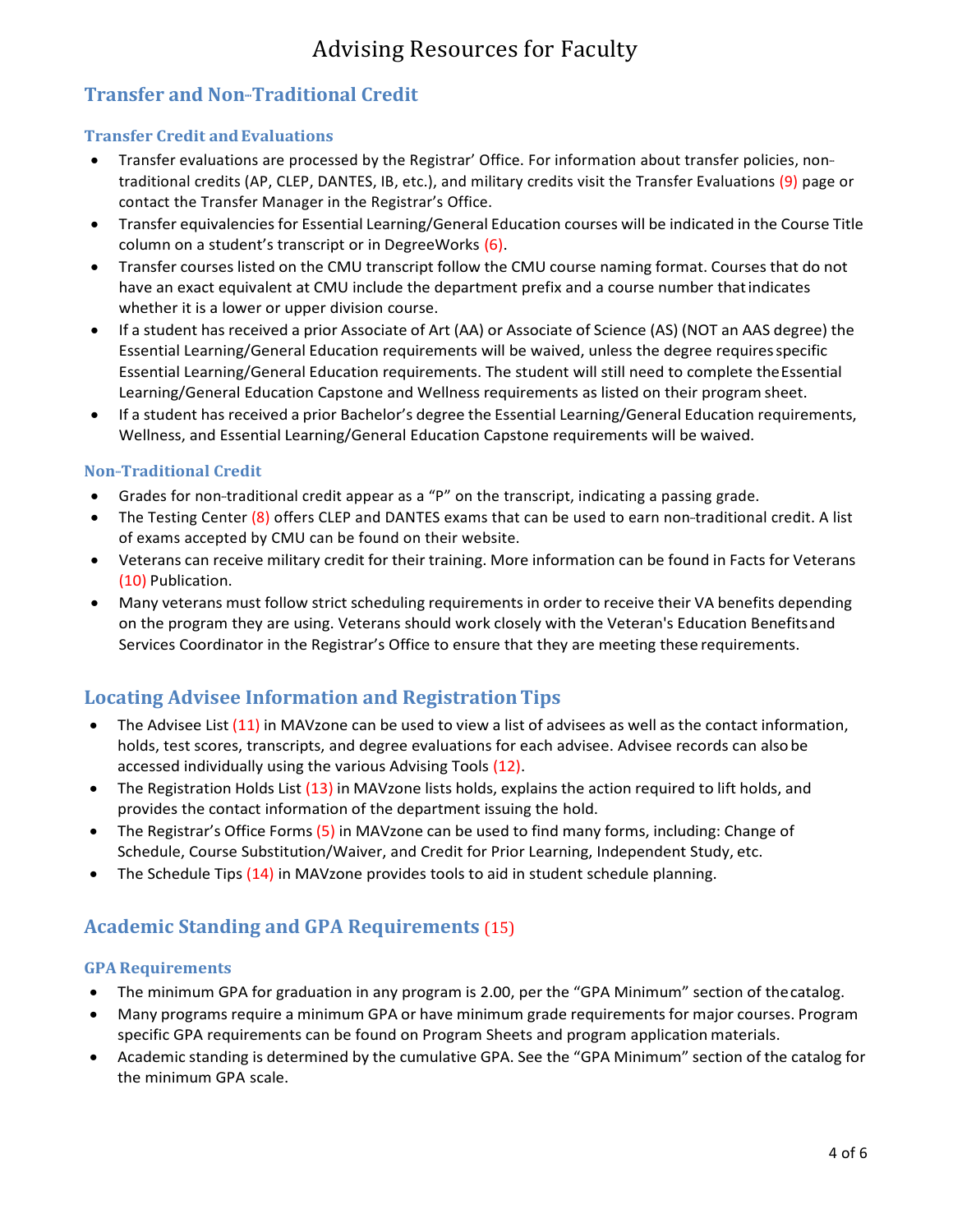## **Academic Probation andSuspension**

- Students who fall below the GPA minimum are placed on academic probation. Students will remain on academic probation until the minimum cumulative GPA is achieved provided they earn aminimum semester GPA of 2.00. If students who are already on academic probation fail to earn a semester GPA of 2.00, they will be placed on academic suspension.
- When students are suspended, the first suspension is for the period of one semester and the second is for two semesters. Summer semester does not count as a suspension semester (i.e. a student suspended at the end of spring must sit out the following fall semester.) Per the catalog, a student may be suspended from and readmitted to CMU a maximum of two times.
- Students with a GPA below 2.00 are limited to enrolling in 15 credit hours or less persemester.

## **Grade Improvement**

- Students may repeat courses for grade improvement. The highest grade is used in GPA calculation.
- Grade improvement is indicated on the transcript by an "I" or an "E" to the right of the points column. An "I" indicates the grade is included in GPA calculation and the "E" indicates the grade is excluded from GPA calculation.

## **Grades, Semester Deadlines and Academic Policies** (15)

## **Add/Drop/Withdraw**

- Students may make adjustments to their schedules according to the Add/Drop/Withdraw Deadlines (16), which are available online, at the Registrar's Office, or at the Advising Center.
- When a student drops or is dropped from a course by the drop deadline, the course is removed from their schedule and bill. It does not appear on their transcript.
- When a student withdraws or is withdrawn from a course by the withdraw deadline, the student is still responsible for the course tuition and fees. The course still appears on the student's scheduleand transcript with a "W" indicating that no credit or grade will be awarded for the course.
- Faculty can initiate an Instructor Drop or Withdraw for a student who fails to "regularly attend" a course. The drop/withdraw deadlines, fees, and grade policies still apply as stated above.
- The Registration Override (20) tool in MAVzone can be used to give students permission to add courses.
	- o The "Closed Class" override can be used to allow students into a course passed the course capacity.
	- o The "General" override can be used to allow students into a course that has a specialpermission restriction or that requires a pre-requisite that they do not have.
	- $\circ$  The "Co-Requisite" override allows students into a course without enrolling in the co-requisite course.
	- o Registration overrides input through MAVzone can only be used prior to the add deadline and cannot be used to add a student to a course during the period for which an instructor's signature isrequired. During the signature-required period, a Change of Schedule form must be used.

#### **Grade Modes**

- A "NC" grade appears on a transcript when a class is taken as "no-credit desired/audit." Classes taken as no---credit desired/audit are not awarded grades or credits. Students can only register to audit a course through the Registrar's Office by the add deadline. Tuition charges apply for courses taken as no-credit, but are not eligible for the Colorado Opportunity Fund (COF) voucher.
- Golden Scholars is a credit-audit program where students 60 years or older can audit courses with the permission of the instructor. Information and forms are available in the Registrar's Office (5).
- An "I" grade appears on a transcript when a student has received an incomplete grade for a class. Incomplete grades are temporary grades given only at the discretion of the instructor and only in"an emergency case." When a student has an "I" grade and is working with the instructor to complete the missing course work, the student should not register for the course again because the original course will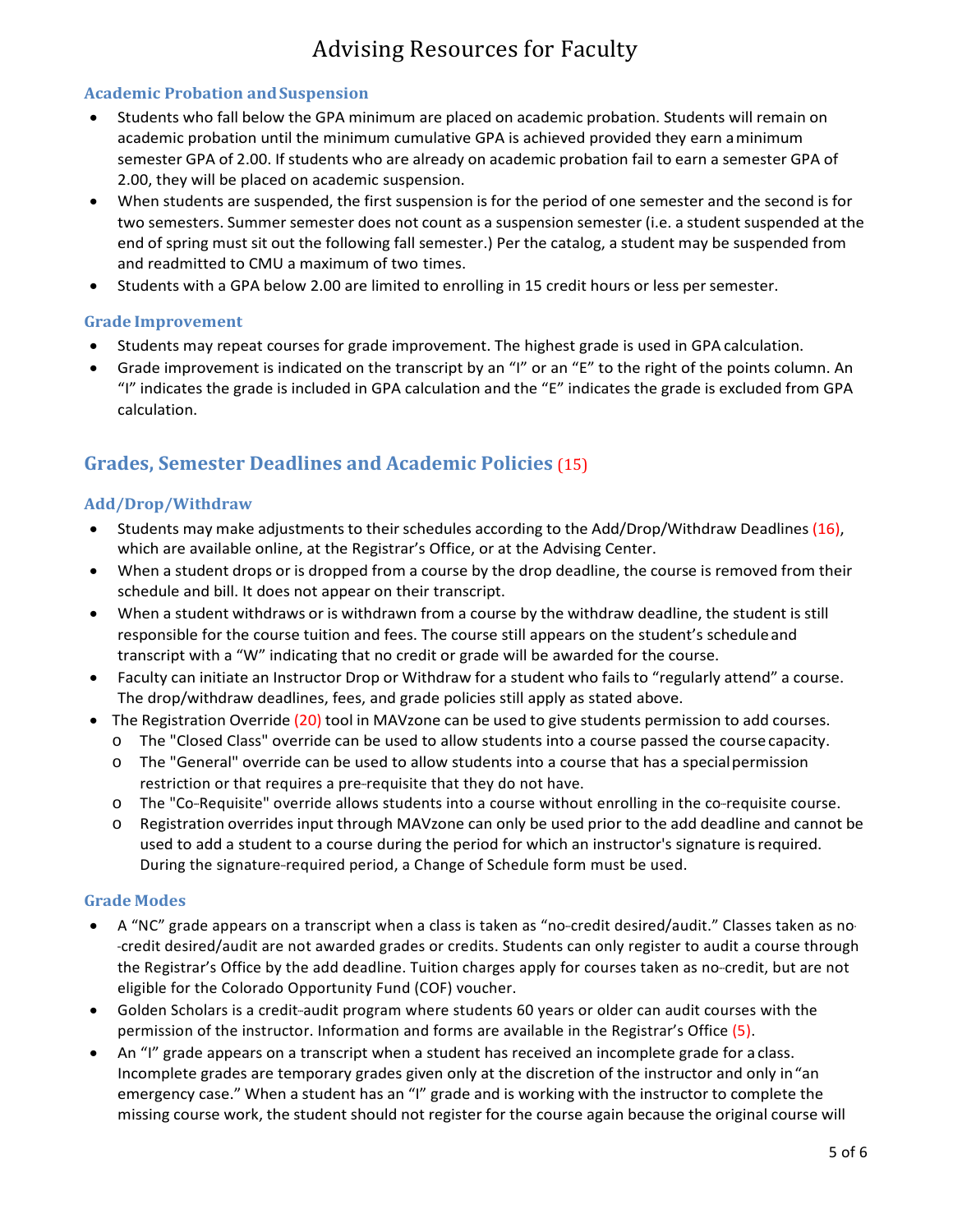revert to an "F" and the grade will be replaced by the repeated course grade. An "I" grade automatically reverts to a failing grade the following semester unless the instructor submits a new grade or requests an extension. An "I" grade is not factored in GPAcalculation.

## **Early Alert**

- Early Alert (EAS, not to be confused with Educational Access Services) is a mid-semester progress report that allows instructors to communicate with students about course progress, so students can take appropriate actions. The report captures feedback for specific groups of students.
- There are three reporting sessions throughout the semester at 3 weeks, 5 weeks (mandatory), and 8 weeks. During the third week of the semester, an email is sent out from the VP of Academic Affairs explaining the reporting periods and procedures for entering EAS feedback. Faculty can access a roster of students identified by the EAS system for each course section they are teaching under the Early Alert Roster link (17) in MAVzone.
- Once the feedback has been captured, both the students and their assigned advisors will receive an email from the EAS system that includes feedback provided by the course instructor. Advisors should follow up with advisees to encourage them to work with their instructors, visit the Tutorial Learning Center(18), and/or consider withdrawing from a failing course by the deadline.

## **Learning and Study Strategies Inventory (LASSI)**

- The LASSI is an 80-item assessment designed to gather information about a student's learning and study practices, as well as the student's attitude about learning. All first-time freshmen are required to complete the LASSI prior to registering for their second semester. First-time freshmen can access the LASSI in the upper right corner of their Student Academics Tab in MAVzone.
- Advisors should review the LASSI results with students during their advising session. LASSI results can be found in MAVzone under the Advisee LASSI Assessment Report (19).
- Additional LASSI information can be found at [http://www.hhpublishing.com/\\_assessments/LASSI/scales.html.](http://www.hhpublishing.com/_assessments/LASSI/scales.html)